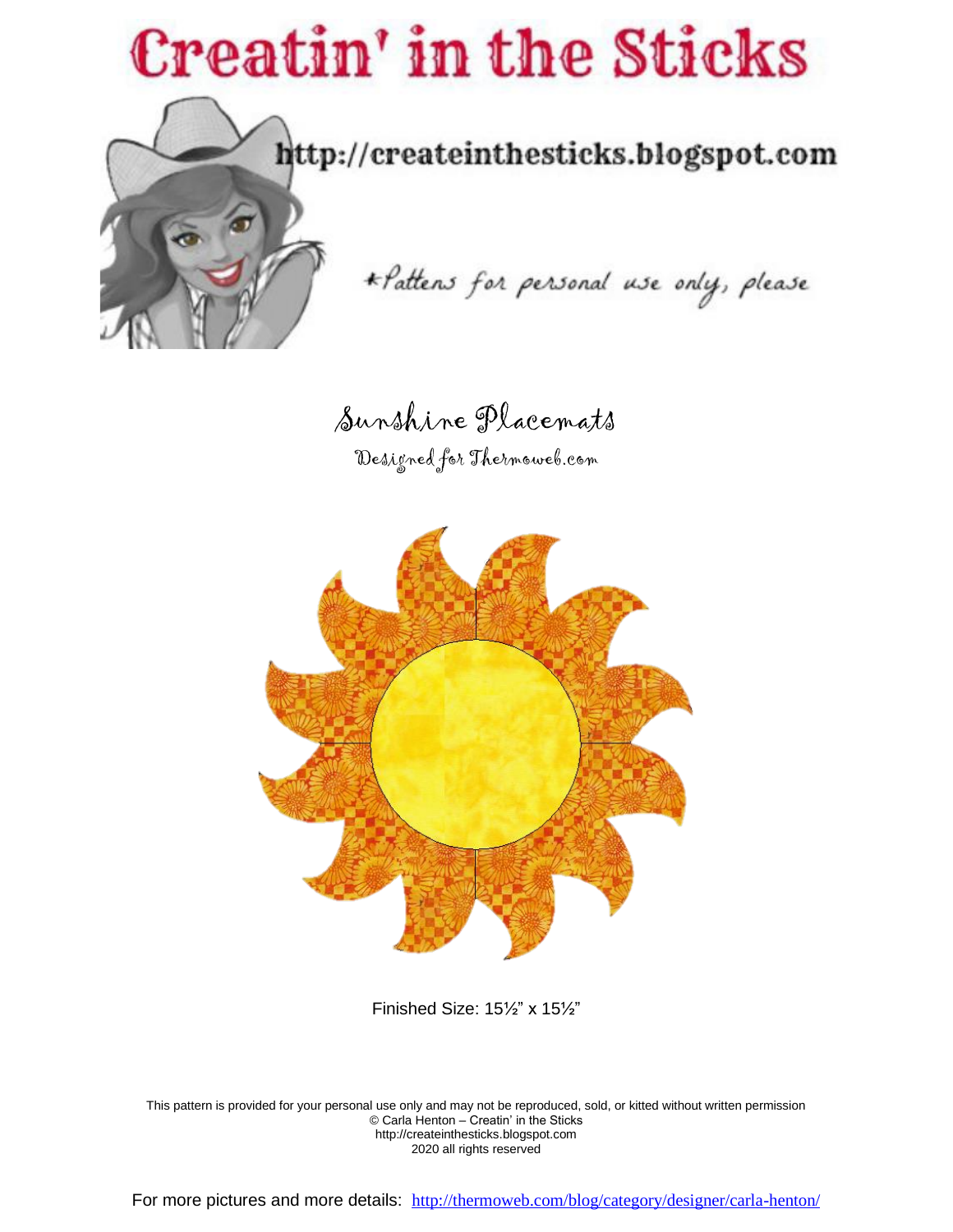*please read through the complete instructions before starting.*

#### **Supplies:**

HeatnBond Fusible Fleece HeatnBond Med weight fusible interfacing

Cotton Fabric: 18" x 18" square for front 18" x 18" square for back 1 fat quarter for center Aurifil 50 wt. Thread: yellow (1135)

Ink Jet Printer, Iron (I love my Oliso), Sewing machine, Sharp scissors, a chopstick for pushing out corners, and other basic sewing supplies.

### **Pattern cutting instructions:**

Fabric - Fold the 18" fabric squares in half, press, and then fold in half again and press to fold the fabric into 9" squares. Place the Sun Rays pattern right side up on the top of the front fabric. Align the two sides marked fold over the folds of the fabric and pin. Cut 1 of the Sun Rays. Next, turn the pattern over and repeat this step with the back fabric. The last step for cutting fabric is to cut one Sun Center from the center fabric.

Fusible Fleece - Place the cut back Sun Rays fabric right side up on the adhesive side of the fleece and pin. Cut one Sun Rays from the fleece.

Interfacing – Cut one Sun Center from the interfacing

#### **Sewing Instructions:**

Step 1: Remove the pins from the Fusible Fleece and bond the Sun Rays back to the fleece following the package instructions. Set the fleece backed Sun Rays aside.

Step 2: Pin the Sun Center interfacing to the Sun Center fabric with the adhesive side towards the right side of the fabric. Stitch 1/4" from the raw edge completely around the circle. Once the stitching is complete, spread the interfacing away from the fabric and cut a slit in the center. Turn the Sun Center right side out through the cut slit. Use a chopstick inside the circle to smooth and push the edges out.

Step 3: Place the fabric front Sun Rays on an ironing surface with the right side up. Fold the circle in half and half again to mark the center by finger pressing. Place the prepared Sun Center with the interfacing adhesive down on the fabric. It is important to align the Sun Center in the middle. Bond the Sun Center to the Sun Ray top by pressing with an iron in sections for 10 – 15 seconds. Let the center cool then stitch around the edge of the circle. After the stitching is finished, pull the fabrics apart and cut a slit in the back of the circle. Cut away the center to leave a  $\frac{1}{4}$ " seam allowance and press.

Step 4: Pin the Sunshine front to the Sunshine back with right sides together. Stitch around the Sun Rays  $\frac{1}{4}$ " from the raw edge. Leave a 3" opening on one side for turning right side out. Clip the corners and turn the placemat right side out. Push each ray out with a chopstick. Press the opening shut by turning the edges inside 1/4" and edge stitch around the placemat. Stitch around the center over the previous stitches. Quilt if desired.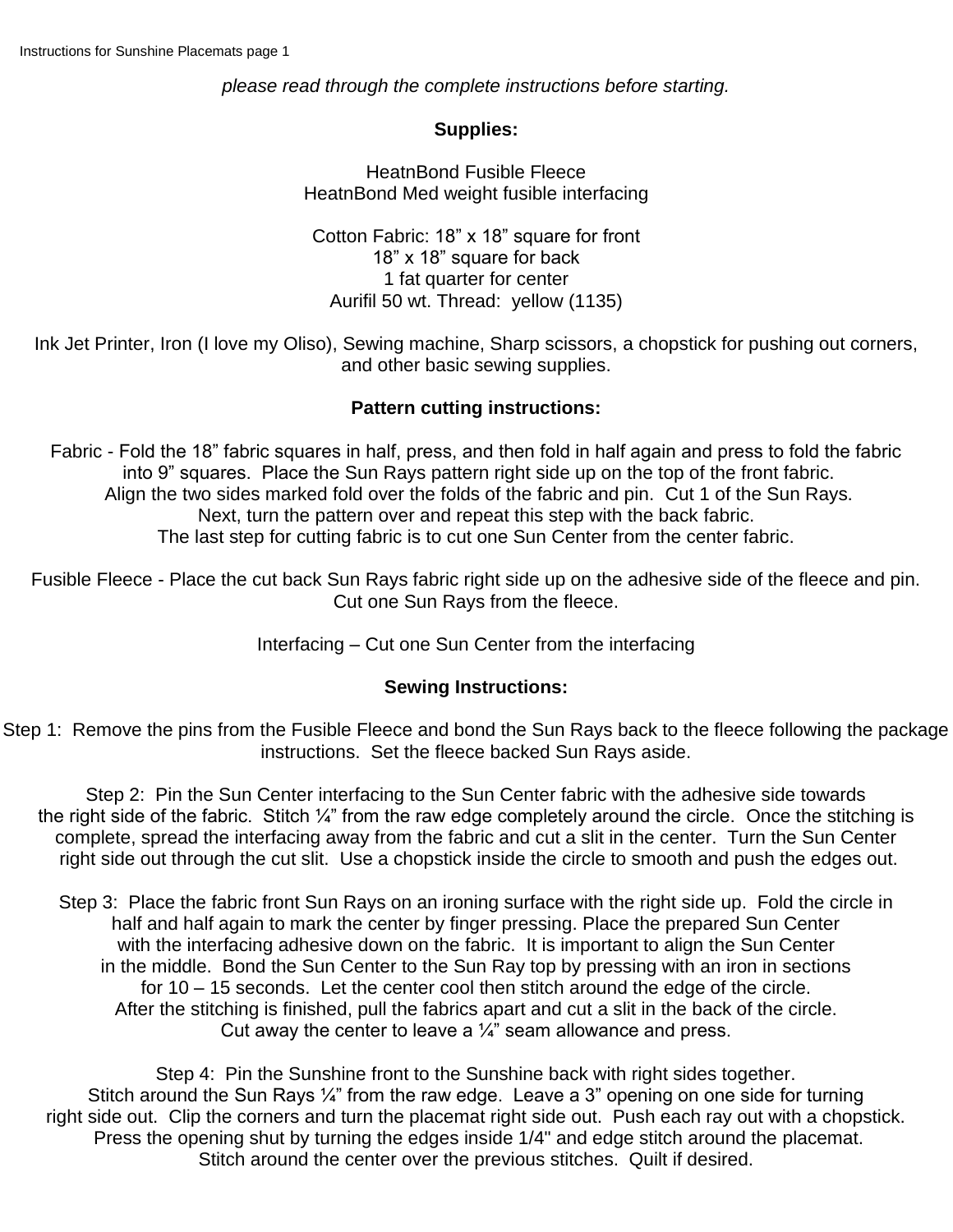## SUNSHINE PLACEMATS